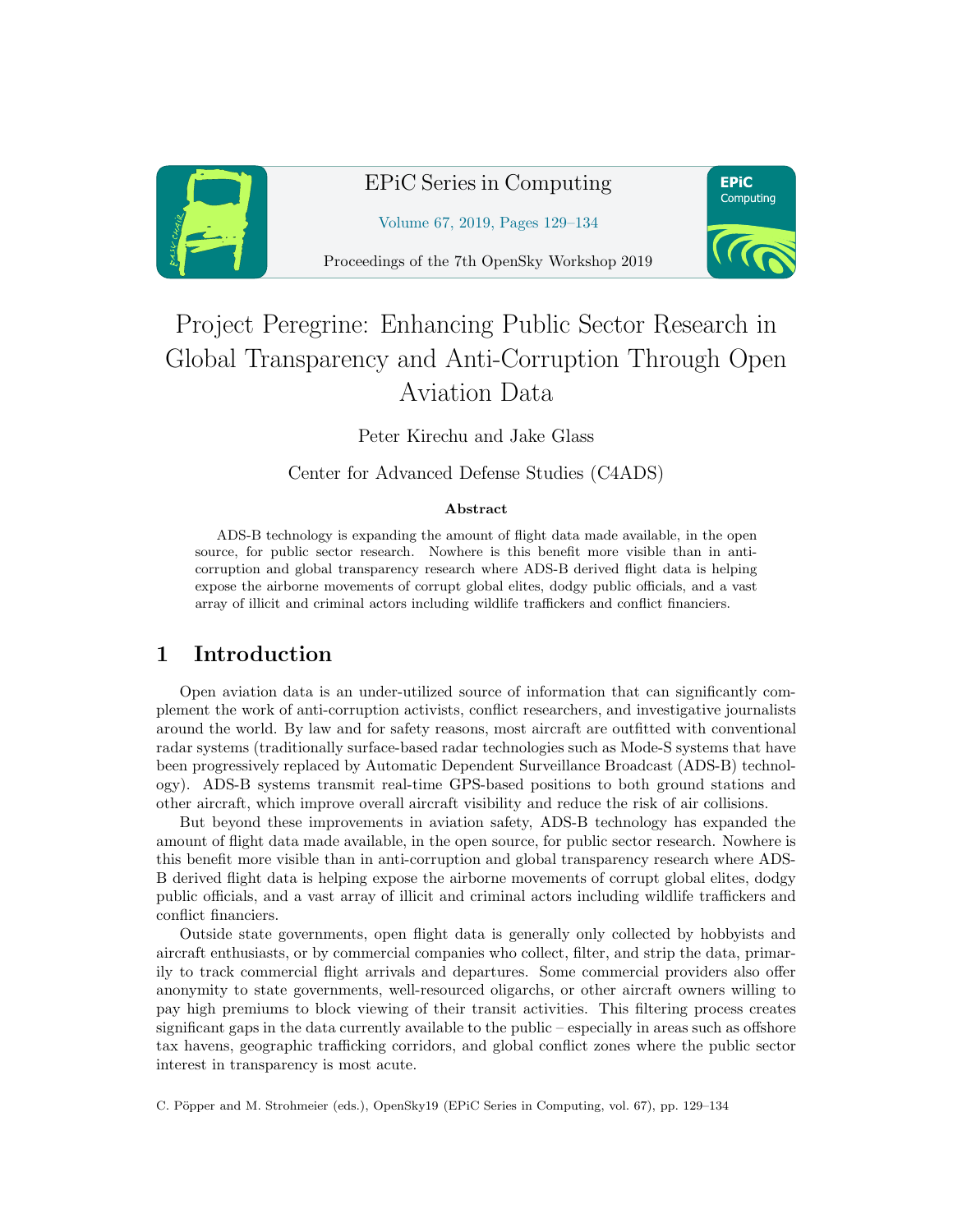However, the Center for Advanced Defense Studies (C4ADS), along with its partner ADS-B Exchange, is developing an unfiltered open source flight tracking and analysis capability customized specifically for activists and journalists to add to their investigative toolkit. This platform is issue-agnostic and can be used widely for a variety of research and investigative tasks beyond the basic search and historical data viewing currently offered by most commercial providers. Additionally, through this collaborative effort, both C4ADS and ADS-B Exchange are applying machine-based learning algorithms that are designed to identify specific typologies in aircraft movement that suggest potentially illicit air transit activities and behavior.

#### 2 ADS-B Applications in Public-Sector Research

C4ADS uses data and technology in innovative ways to combat transnational illicit networks. To do so, we focus around "vector vulnerabilities," or the points along the intersection of the licit and illicit worlds, where criminal actors are forced to nest their illicit activities within the licit systems of trade, transport, and finance, thereby leaving behind a discoverable digital trail. Over the past several months, C4ADS has narrowed in on the movement of stolen assets and proceeds of corruption as a specific vector vulnerability where open flight data (including ADS-B derived flight information) has proven most useful to global transparency and anti-corruption research.

Corrupt public officials, illicit actors, and well-resourced elites often hide assets in secrecy jurisdictions and offshore tax havens such as Switzerland, the Bahamas, the British Virgin Islands, Labuan, Panama, and Beirut. They also frequent these locations, often by private air travel, generating traceable data points that are captured through open-source flight monitoring platforms that researchers can use to recreate their movements, in part or in whole.

In the past two months, C4ADS researchers delved into the airborne movements of Equatorial Guinea's Vice President Teodoro Nguema Obiang Mangue as well as Cameroon's longrunning President Paul Biya, and discovered a pattern of flight movements that converge on several European destinations, including Switzerland, where both public officials reportedly hold luxury assets allegedly acquired through illicit means (Kirechu, 2019). The tracking of the arrivals and departure activities of reportedly crooked public officials is just one of many investigative options made possible by the proliferation of ADS-B flight data. It is, however, just one of many analytic capabilities under development at C4ADS.

#### 3 Actor Attribution Challenges in Flight Data

There are several challenges in developing a flight data analysis platform that connects the known world of aircraft surveillance broadcasts to behavior of persons and organizations in the open source. Such a tool must allow analysts to efficiently search and wade through a large historical archive of processed ADS-B data to gain analytical insights, and that requires heavy optimization to make terabytes of raw data useful for research. ADS-B must also be paired with outside data sources that can logically tie the technical data provided by Mode-S broadcasts – International Civil Aviation Organization (ICAO) and path information – with registration numbers and aircraft ownership information. On its own, Mode-S transponder data is of limited use to investigators without links to known entities.

Civil aircraft registration data, including identifying information for air-frames and the contact information for their corporate or personal owners, is thus extremely useful in grounding position data in the licit world of our investigations. As a practical investigative tool, however, it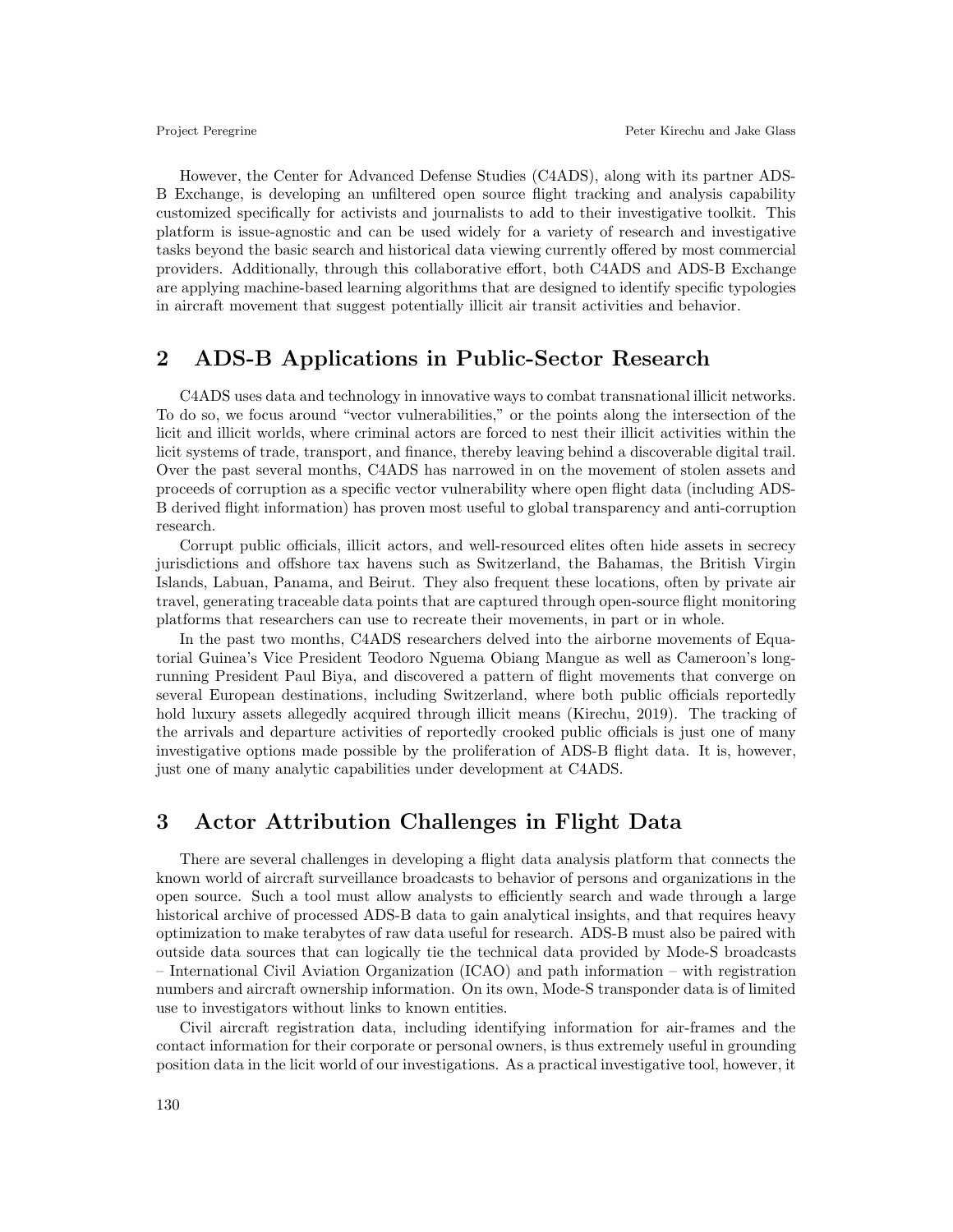is stymied by limited public availability and corporate ownership structures that often obfuscate ultimate beneficial ownership (UBO). Not all countries offer this data in a public and searchenabled form, and given the variety of formats in use for the information when it is made available, consolidating a global database is a data challenge. Tracing changes in ownership over time – and ascertaining how to best store and visualize those in a consistent ontology – is difficult even with FAA-provided data on US-registered aircraft.

When aircraft registration data is lacking or obfuscated, open source investigation using social media accounts can provide similar insights into relationships between aircraft and owners or users. Not every photo an investigator finds on Facebook is likely to be a dictator standing next to their wholly-owned private jet used exclusively for their travel, but instances like these do exist. Once we have established a relationship between an individual or organization of interest and an aircraft, we may be able to track their travel using freely available ADS-B data. In the case of politically exposed persons (PEPs), this connection also lets us tie news events, such as diplomatic appearances or public meetings, with flight segments. When we can identify known flights for public meetings, we can analyze flights to destinations of interest or visits that do not appear in public reporting to gain context around suspicious activity.

An ideal manifestation of an investigative tool for flights would also include the ability to trace ultimate beneficial ownership of aircraft in corporate registries. This integration in particular must be a cross-cutting dataset; the use of holding companies in secrecy jurisdictions or simply companies registered in a different place from where the aircraft is registered often makes Ultimate Beneficial Owner (UBO) discovery a challenge.

#### 4 Actor Attribution Challenges in Flight Data

The past decade has seen a significant expansion in publicly-accessible corporate registers, allowing open source investigators to more effectively match aircraft to owners, managers, and operators. In the United States, the Federal Aviation Administration (FAA) provides public access to aircraft ownership records through an online portal that allows users to search for an aircraft's registration number as well as other actor-revealing identifiers. FAA records contain specific information on aircraft owners to include names and addresses, and in some cases provide historical information on past owners. These data points are critical to the historical mapping of an aircraft's ownership record within and across the United States. While some illicit actors often register their aircraft through corporate service providers, trusts, and/or foundations, others commonly use ownership companies that are traceable through publicly accessible registries.

Take the case of Samer Foz, a Syrian oligarch and favored commercial affiliate of Syrian President Bashar Al-Assad who was sanctioned on June 11, 2019, as a war profiteer by the United States Department of Treasury's Office of Foreign Assets Control (OFAC) (OFAC, 2019). Samer Foz was sanctioned alongside siblings Hosen and Amer Foz, and together the Foz family operates dozens of companies in Lebanon, Turkey, and Syria. (Dressel, 2019; OFAC, 2019) At least one of his linked companies, Alaman for Jets Limited – registered in the British Virgin Islands – was identified as the owner of a Dassault Falcon 2000, registration number M-SFOZ (ICIJ, 2015)

While plane spotting websites Plane Spotter and Jetphotos placed the aircraft in Germany , Turkey , and Italy from 2016 to 2018, limited information about its flight histories is freely available through commercial flight data providers (M-SFOZ, 2016; M-SFOZ, 2017; M-SFOZ, 2018). These data providers also rarely catalogue historical ownership information limiting the amount of forensic ownership discovery possible without incurring extensive costs.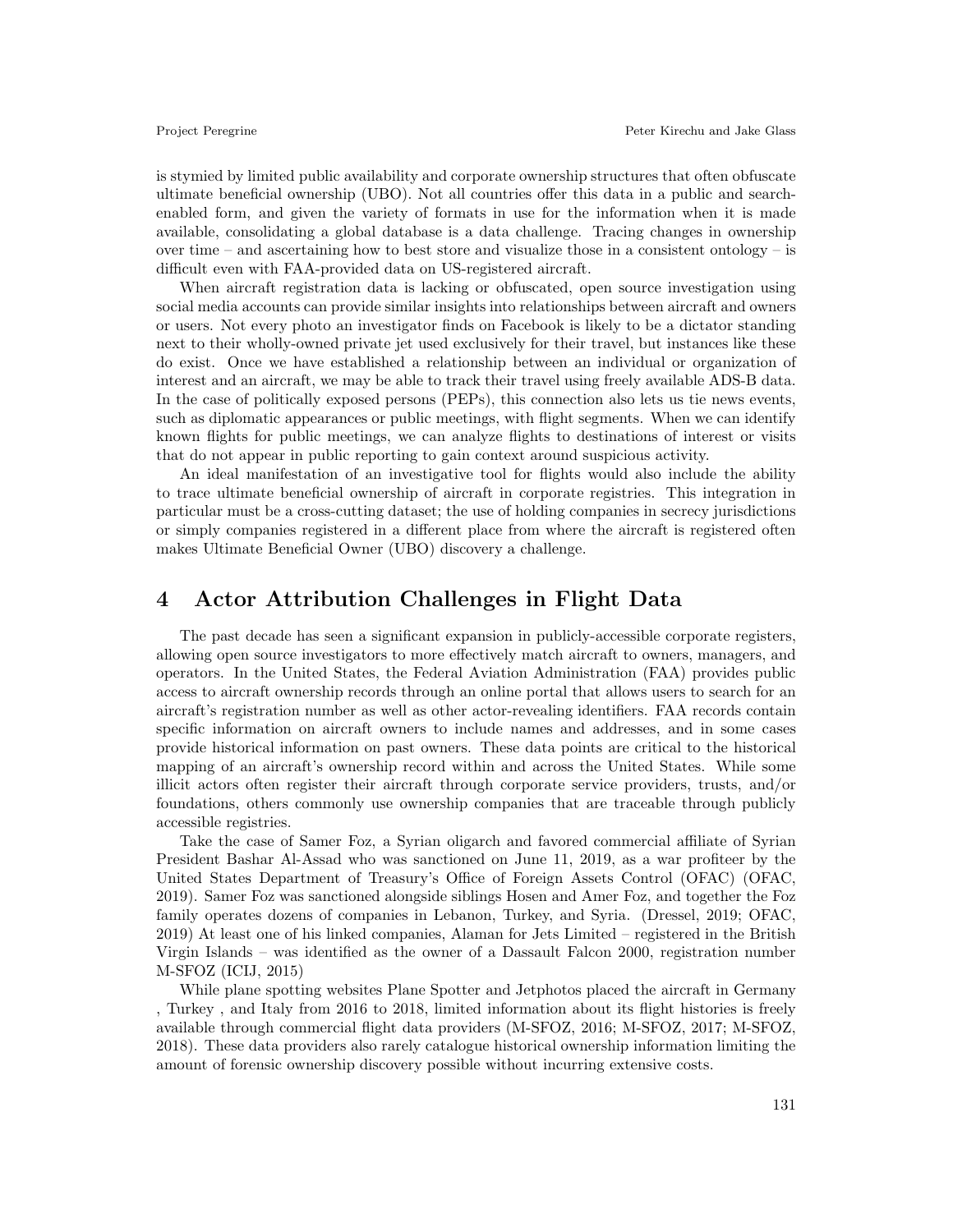However, like most aircraft, the M-SFOZ is registered to a national civilian aircraft registry (in this case the Isle of Man), whose civilian registry is open and accessible to the public (S-FOZ, 2014). A search through the Isle of Man aircraft registry confirms the aircraft's dates of registration, its registered owners (current and former), its previous registration numbers, and its former jurisdictions of registration (Turkey, France, and Lebanon) (F-ORAX, 2004; F-HFLX, 2014; TC-ANG, 2019). Forensic tracing of the aircraft's ownership records reveals additional ownership information in secrecy jurisdictions including Seychelles, the British Virgin Islands, and the United States (N78NT, 2006; M-TANA, 2011). Most of the ownership information in these jurisdictions is hidden from public view though the circuitous change in ownership creates a potentially viable detection heuristic for aircraft that display similar ownership change behavior.

In the absence of adequate historical ownership data, open flight data is the remaining investigative reserve for open source researchers. In recent years, global adoption of ADS-B technology has expanded the reservoir of aircraft transit data that is available for both technical and non-technical public sector analysis. Challenges abound in the application of ADS-B data to public sector research, but in the case of Samer Foz and the M-FOZ Dassault 2000 aircraft, open flight tracking data revealed the aircraft's transit activities in Lebanon, Italy, the United Kingdom, and Syria, some of which occurred even after his OFAC sanctions designation. The ability to identify and track the flight activities of designated aircraft and their owners has expanded the threshold of what is possible for open source researchers.

The next frontier of open source research stretches beyond active and historical flight viewing and is instead focused on the development of detection heuristics that identify anomalous behavior potentially linked to illicit activities.

#### 5 Machine-Aided Activity Recognition

Machine learning is not a passive process that can automatically detect every single anomalous flight pattern, but it can be a useful tool in lead generation by extrapolating from known entities and patterns of behavior to previously undetected ones. Project Peregrine seeks to combine perceptual models from our analysts and other open source investigators with machine learning techniques – for example, path clustering, flight data anomaly detection, and classification of unknown landing sites or runways. We are building a platform that integrates these basic machine learning tools and also allows analysts on their own to quickly develop and test models that comb through a large archive of historical flight data.

For cases in which we track politically exposed persons, we can use public reporting and the results of previous investigations to identify destinations or flight paths of interest that have been associated with known illicit activity, along with aircraft controlled or used by their organizations, governments, or collaborators. A simple rule-based heuristic in the platform can then alert analysts of new leads. A timed job automatically traverses flight data for the aircraft of interest and triggers an alert when a specific flight path occurs. Running this type of heuristic engine over historical ADS-B data can illuminate patterns of behavior for PEPs ranging from dictators to potentially corrupt mid-level government officials. Investigators can analyze these flight paths in concert with news, social media, corporate records, property registries, other public reporting in order to identify locations of asset flight or illicit operations.

In addition to working from known aircraft of interest and using their flight tracks to identify patterns of behavior, applying machine learning and analyst-developed models on large Mode-S datasets allows us to identify patterns of behavior and match aircraft of interest – which will warrant further investigation – to these patterns. The main challenge we face in platform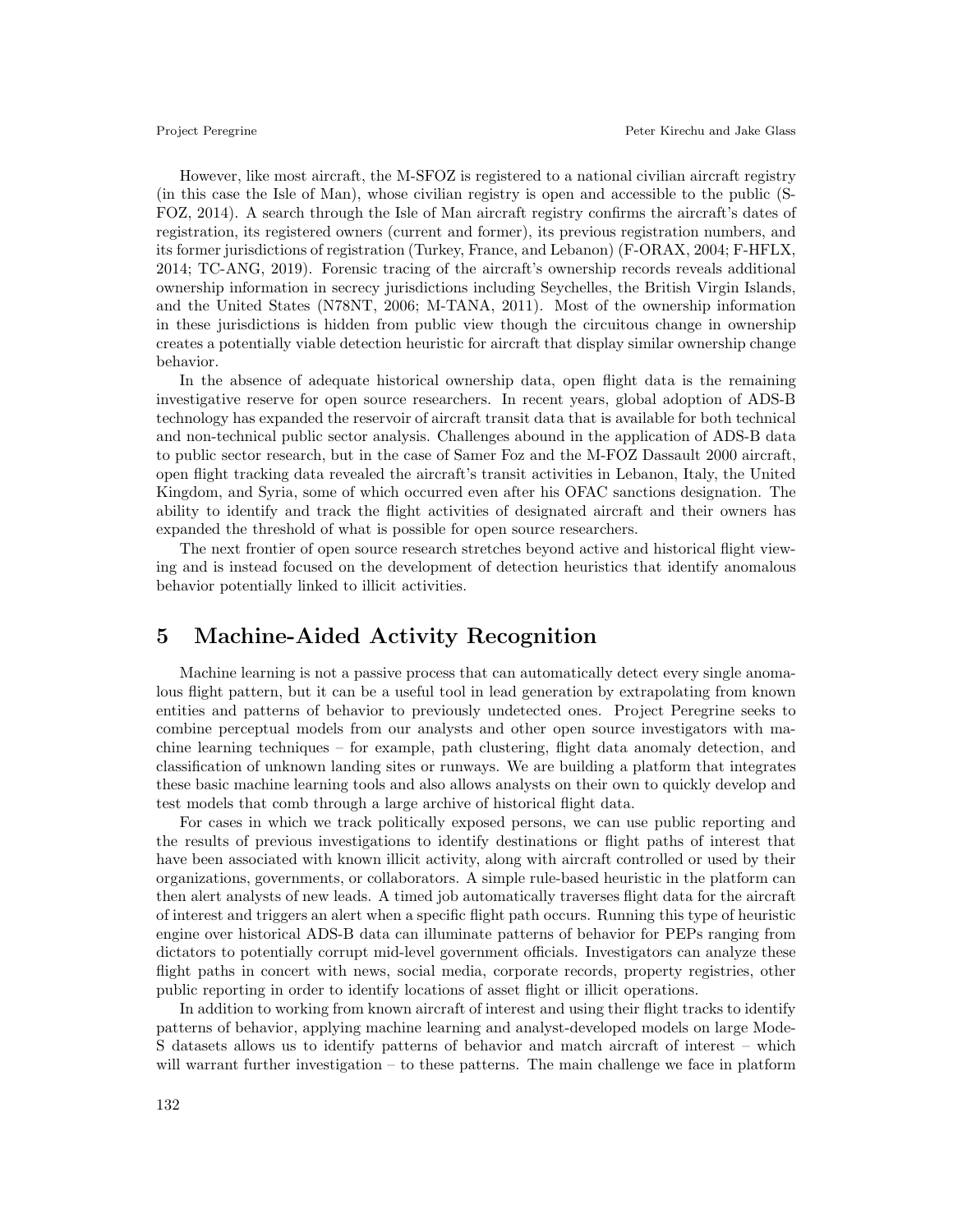development is how best to make this method of analysis available directly to tech-enabled analysts who themselves are not data scientists.

Training a machine learning model that matches a known pattern of behavior against troves of historical data is typically implemented programmatically in a distributed computing cluster, a process which requires developer and data scientist support unavailable to most investigators. We have settled on an imperfect but still powerful solution of developing models of "suspicious" behavior and running them on historical and live data, then enriching Mode-S flight tracks with our catalogued "suspicious" aircraft behavior tags. For our purposes, these models so far encompass automated detection of surveillance flights and flight path clustering. We plan to extend these capabilities to include detection and classification of unknown landing sites and GPS spoofing/jamming. This way, analysts can access prepared information derived from the raw data by us as developers, while preparing their own rule-based models to identify new "suspicious" aircraft activity for future investigations. More detailed rule-based analysis available in the application will include custom pattern recognition, including abrupt changes in trajectory, changes in flight information broadcast, or uncharacteristic descents/ascents to/from unrecognized runways.

The automatic recognition of anomalous flight conduct goes beyond corruption research and can be applied to the identification of geographic trafficking corridors where small aircraft, potentially carrying narcotics, take off or land in remote/unregistered airfields. This analysis capability is also applicable to conflict zones where flight data can substantially enhance evidence-based reporting on air operations conducted during conflict.

Elsewhere, automatic recognition of anomalous flight activity has been used by investigative journalists to identify surveillance activity across the United States. In 2017, Buzzfeed journalists analyzed Mode-S data provided by FlightRadar24 using a random-forest model trained to detect sharp banks in flight (Aldhaus, 2017). They successfully used this model to identify FBI and DHS surveillance flights over the United States. Not only did they identify previouslyknown federally-operated planes, their model's in-flight behavior analysis allowed them to flag twenty aircraft registered to local governments in Arizona and California, and to the Ohio State Highway Patrol.

Together, machine-aided activity recognition and traditional ownership identification methodologies allow researchers to match aircraft flight activities to ownership data (where available), invariably closing the loop between aircraft movement and both owners, users, and operators. This data can then be transformed into high risk watchlists used by investigators to automatically identify and track planes of interest depending on the characteristics of the aircraft, its movements, and/or its known users.

When combined with geographic filters and real time alerting capabilities, all of this data can be harnessed to create robust rule engines that provide historic, current, and in the future, predictive recognition of illicit or suspicious aircraft conduct across time and space. Altogether, this approach expands the breadth of public research tools and capabilities that are available in the open source, and at limited to no cost, to global transparency and accountability research.

#### 6 References

Aldhouse, P. (August 7, 2017). We Trained A Computer To Search For Hidden Spy Planes. This Is What It Found. Buzzfeed. Retrieved from: https://www.buzzfeednews.com/article/peteraldhous/hidden-spy-planes

Dressel, T. (September 16, 2019). The Henchman's Dilemmas: The Logic of the Samer Foz Network. *Blog*. Center For Advanced Defense Studies. Retrieved from: https://c4ads.org/blog